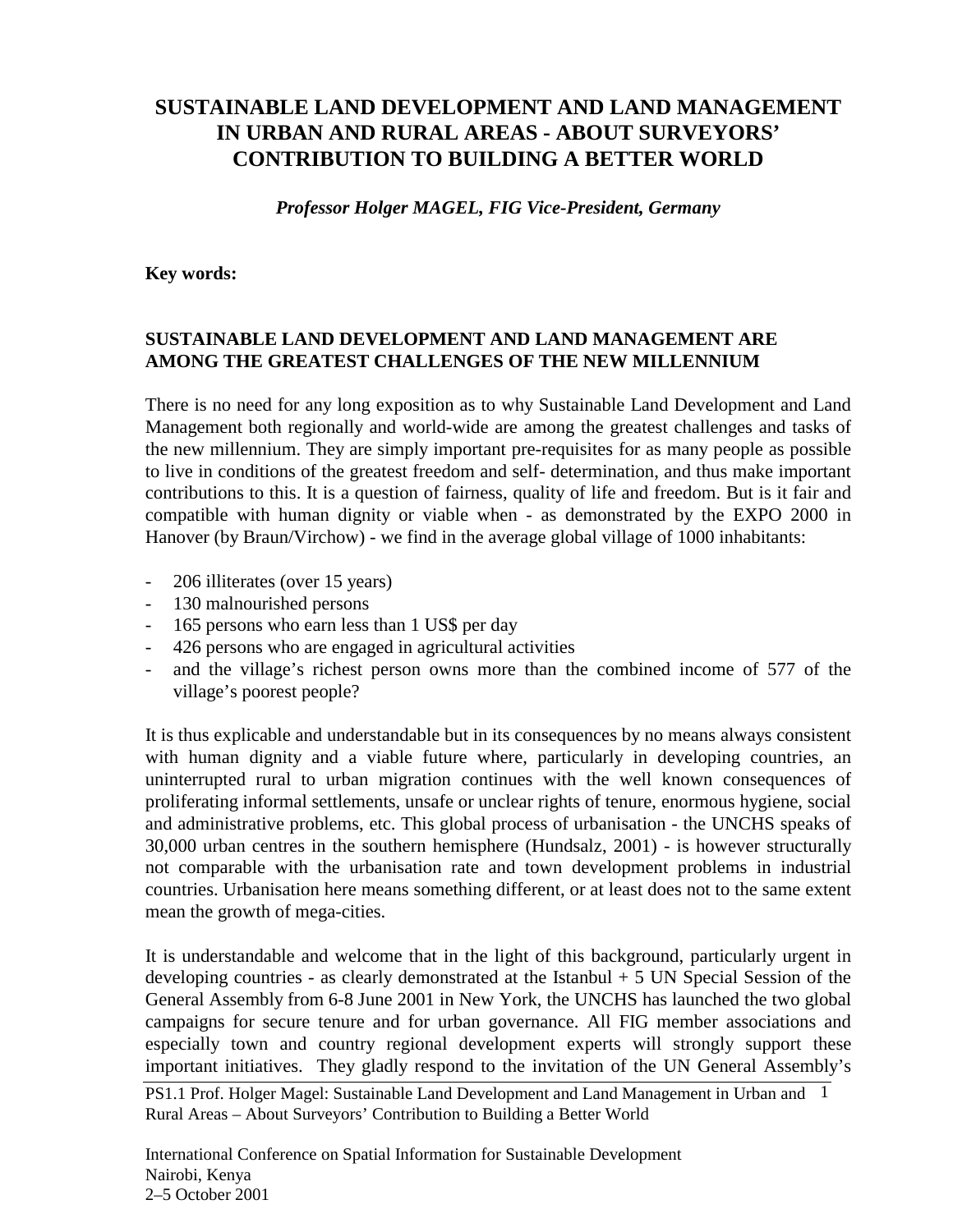"Declaration on Cities and other Human Settlements in the New Millennium" (UN-GA, 2001) "to join in renewed dedication to our shared vision for a more just and equitable world".

A just and equitable world will surely only exist when we provide for a balance between urban and rural areas, when, as expressed in the above mentioned UN-Declaration (op. cit.), we register that "while addressing urban poverty, it is essential to eradicate poverty and to improve living conditions as well as to create employment and educational opportunities in rural settlements and small and medium-sized cities and towns in rural areas".

Every one of us knows that these are the right wishes or aims but unbelievably difficult to realise in practice - the trend and economic power continue to be directed without change to cities!

Every one of us will therefore willingly accept that we must finally overcome the so-called urban-rural divide or controversy (Hundsalz, 2001) and replace it by an interdependent ruralurban continuum. It is a question of balance and of compensation of deficits. And we should consider that a neglect of rural areas and the omission of appropriate regional planning e.g. in transitional or developing countries lead to immeasurable and in part irreversible damage. That is why the **Potsdam rural 21 declaration** (2001) called on all states in the world to develop their own policies for rural areas. This declaration is based mainly on the statements of the representatives who were present from the World Bank, FAO, UNCHS and the EU Commission, as well as from a large number of Asian and African states. The FAO Director General Jacques Diouf (2001) made a strong call for a balanced partnership between urban and rural areas and regarding absent rural concepts in many countries demanded "Investment in rural areas in order to strengthen their manifold functions in society". It has indeed long been clear that concepts for fighting poverty or securing food supplies require a broad palette of initiatives e.g. by concepts for the development of rural areas (DSE/GTZ/DLG, 2001). Diouf's call can be applied without any qualification to the highly developed EU, 80% of the area of which is of a rural nature. And although or - better - particularly because in Europe the (economic) future is very much seen as lying in the towns, urban regions or conurbations and which is where massive investment takes place, there are compensatory structural funds and programmes on a massive scale for rural areas. Other measures include assistance programmes for rural development and regional economies.

# **SUSTAINABLE RURAL DEVELOPMENT AND LAND MANAGEMENT DETERMINE THE ESTABLISHMENT OF OVERALL AIMS AND TASKS**

The nature of the tasks is clear. It is a matter of sustainable development and indeed of a sustainable development which is

- global and local
- in urban and rural areas
- in developed countries, countries in transition and in developing countries.

PS1.1 Prof. Holger Magel: Sustainable Land Development and Land Management in Urban and 2 Rural Areas – About Surveyors' Contribution to Building a Better World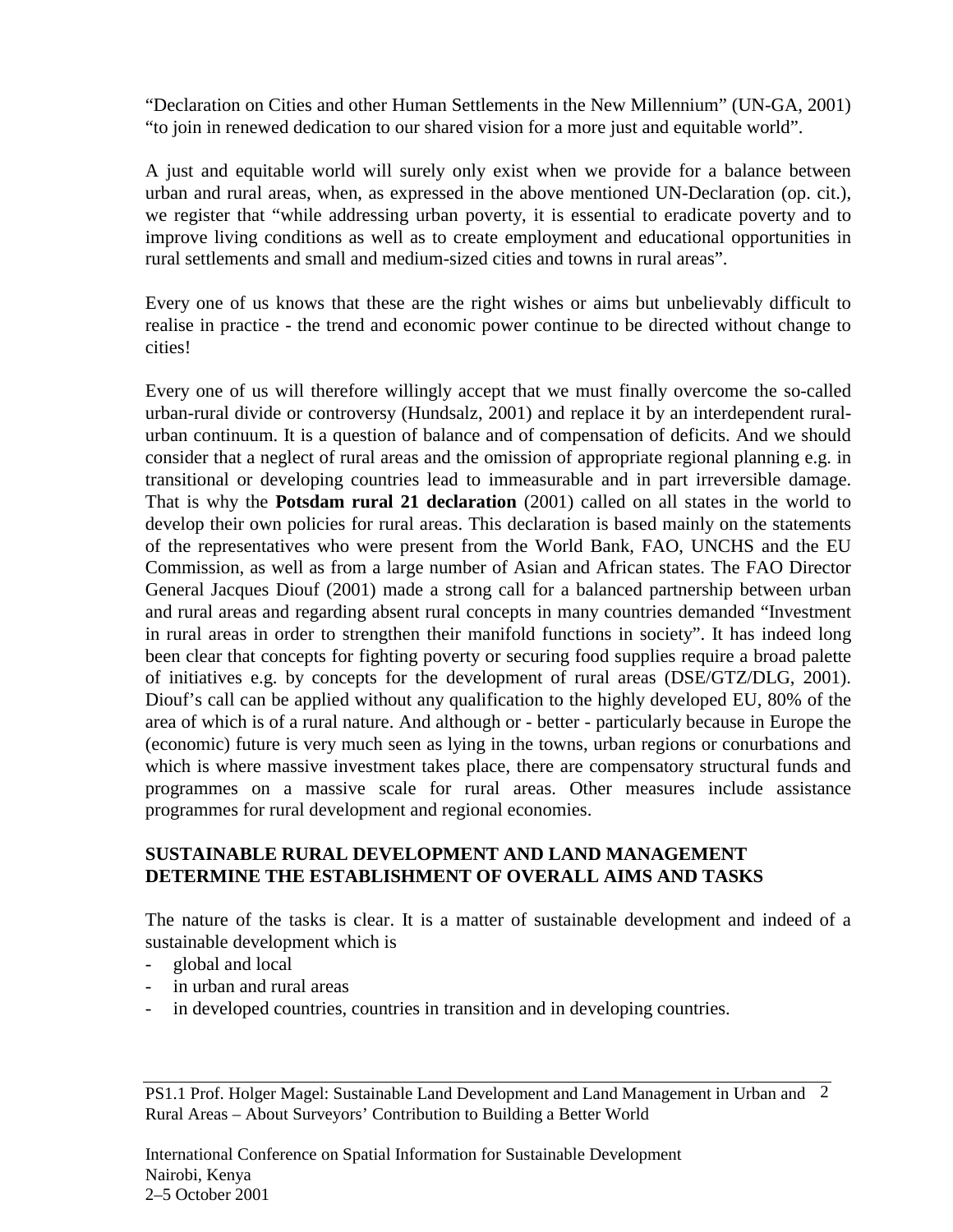It is also more and more - however different the challenges in urban and rural areas may be - a matter of respecting and implementing the principles of good governance and the requirements of a civil society. In practice it is a matter - applicable equally to rural and urban areas - of putting into operation the "Habitat Agenda Key Commitments and Strategies" (**UNCHS**, 2001):

## **Shelter**

- equal access to land;
- security of tenure;
- the right to adequate housing;
- equal access to credit;
- access to basic services.

## **Social Development and Eradication of Poverty**

- equal opportunities for a healthy and safe life;
- social integration of disadvantaged groups;
- gender equality.

# **Environmental Management**

- geographically balanced settlement structures;
- effective management of supply and demand for water;
- reductions in urban pollution;
- disaster-prevention and rebuilding of settlements;
- effective and environmentally sound transportation systems;
- mechanisms to prepare and implement local environmental plans and local Agenda 21 initiatives.

#### **Economic Development**

- to strengthen small and microenterprises, particularly those developed by women;
- to encourage public-private sector partnerships;
- to stimulate productive employment opportunities.

## **Governance**

- decentralization and strengthening of local authorities;
- participation and civic engagement;
- transparent, accountable and efficient governance of towns, cities and metropolitan areas.

## **International Cooperation**

enhanced international cooperation and partnerships.

It becomes clear that overall, i.e. laterally oriented and multi-disciplinary, perceptions, effective planning and jointly developed concepts are necessary. This does not exclude the possibility that, although an overall and systematic view and way of proceeding are necessary, in certain instances a restriction to crucial points and key projects may or will be indicated. On the other hand too strict restriction to individual sectors without lateral inter-action should be avoided. This happened for example in some Central European countries where, following the recognition and restoration of property rights and land registration, which were important, a fairly strict agriculturally oriented new organisation of property took place*.* This was not however embedded in an overall concept**.** The overall aspect and rural development measures

PS1.1 Prof. Holger Magel: Sustainable Land Development and Land Management in Urban and 3 Rural Areas – About Surveyors' Contribution to Building a Better World

International Conference on Spatial Information for Sustainable Development Nairobi, Kenya 2–5 October 2001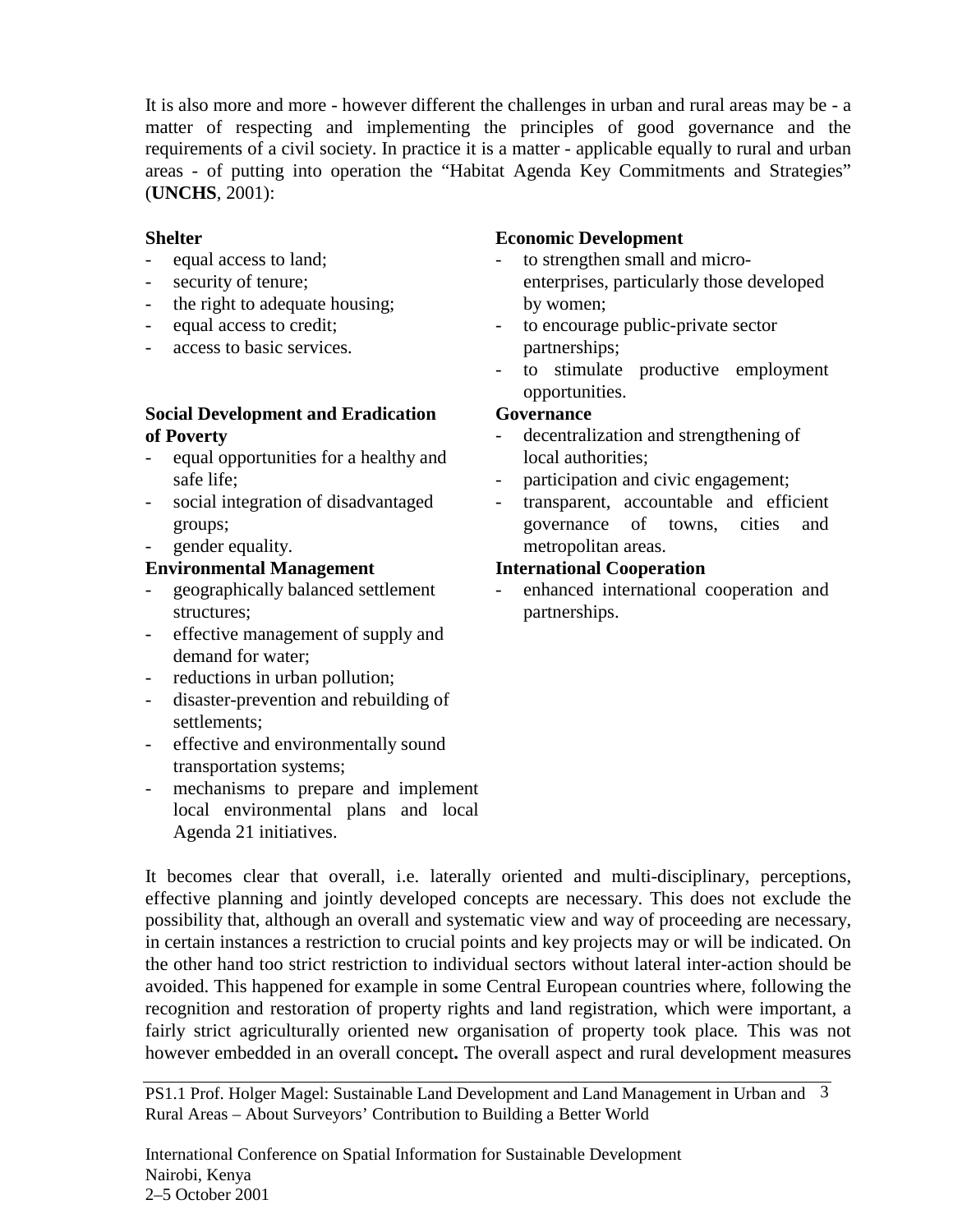were neglected. This must now be made good by all EU accession candidates in the context of the overall concepts for rural development which they have to put forward (Magel, 2001 a).

The above is true also for towns and for urban development; above all the new challenges "inclusive city", "urban governance" etc., which have been worked out and formulated on a global basis by the UNCHS. Whether it is a matter of cities in developed countries which lose their previous inhabitants to the immediate or wider spread surrounding areas ("sprawling cities") and which have their central areas populated by socially weaker or more difficult marginal groups or a matter of cities in developing countries which also have on their outskirts growing numbers of persons who have fled the land and which in consequence lose their structure and control - it is always a matter of implementing perceptions and strategies, as set out briefly below:

- need for modern administration and for more strategic thinking and action as well as orientation on effectiveness
- need to establish models which are viable and are oriented towards the future, such as we were able to experience many times at the Istanbul  $+5$  Summit in New York
- new distribution of functions between state, local authorities, economy and citizens in the context of an emerging 'Civil Society'
- new planning and participation procedures, and connected with these a new understanding of the role of the administration in the sense of moderator and facilitator, but also still as a reliable provider of core services.
- development and use of new information technologies combined with the creation of new jobs in this area
- regional cooperation crossing local authority boundaries etc. (Magel/Jahnke, 2001)

Urban land management experts of the Urban Management Programmes of the UNCHS (Ansari, von Einsiedel, 1998) graphically describe the problems in many Asian countries:

- "1. inappropriate, overly detailed and inflexible planning, regulating and legal framework
- 2. overly centralised responsibilities but fragmented implementation authorities
- 3. weak cadastral, registration and tenure records as well as lack of effective land information systems
- 4. lack of cooperation among government agencies concerned."

They see the need for action as lying in

- "1. expanding effective participation of the private business sector,
- 2. enhancing community self-reliance and support to community-based initiatives,
- 3. strengthening the role and capacity of local government,
- 4. promoting the role of non-governmental organisations in bridging the interests of the community, the government (both local and central) and the private business sectors."

This means in relation to important, technically concrete fields of action in the context of town planning:

PS1.1 Prof. Holger Magel: Sustainable Land Development and Land Management in Urban and 4 Rural Areas – About Surveyors' Contribution to Building a Better World

International Conference on Spatial Information for Sustainable Development Nairobi, Kenya 2–5 October 2001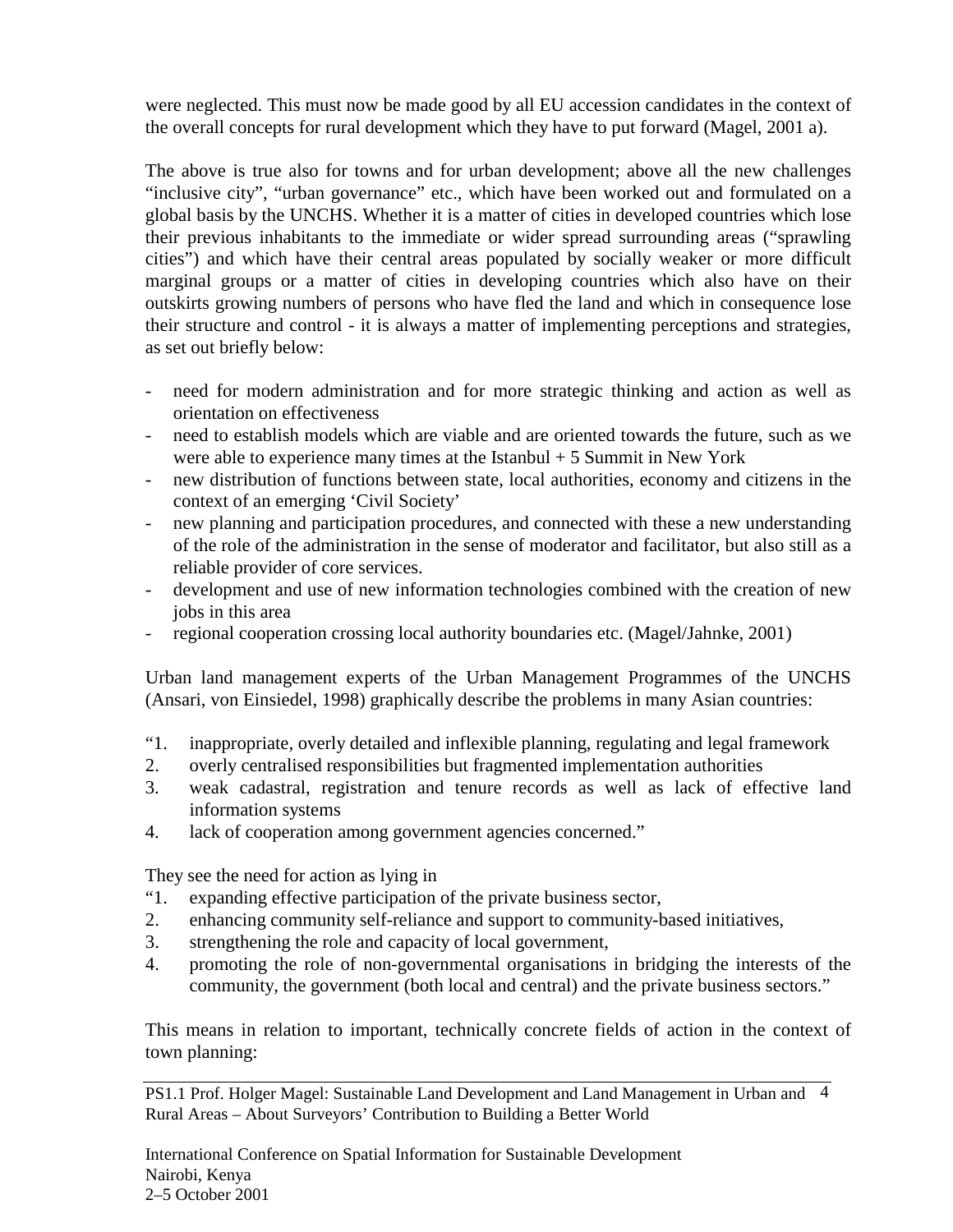- 1. Good husbandry land management by reducing the growth of built up settlement areas or by re-using disused urban land (from green field to brown field development);
- 2. Preventive environmental protection by saving energy and developing renewable energy, protection and care of ground water and local water resources, encouraging the recycling of material, reducing the amount of waste;
- 3. Influencing mobility patterns compatible with urban conditions by connecting places of residence and work to the public passenger transport system, reducing the amount of space required for individual vehicle traffic, better combination of residential and work functions, etc.:

And it means:

- 4. Socially responsible provision of dwellings, as well as
- 5. Business assistance through safeguard economic locations (Fuhrich, 1999).

Priorities and intensities of the fields of action naturally differ depending on whether it is for example a matter of cities in Europe or of cities with millions of inhabitants with "informal settlements" in South America, Africa or Asia.

Above all however it is a matter of sustainability. It is clear that, from an ecological and social point of view, important, positive and to some extent even measurable contributions to sustainability can be brought about e.g. by reducing individual traffic. But does this have a positive effect on sustainability in other fields, in the business sector? Think only of the automobile industry and the jobs in that branch. What I want to say here is that the adjective 'sustainable'- used nowadays almost only automatically - is in danger either of becoming simply an empty phrase or of being used or misused as a misleading label. I plead therefore for more responsibility in its use and associate myself with the formulation adopted in German regional planning: "Sustainability exists where a fair weighing up of all interests has taken place". The FIG has also made a contribution on the subject of sustainability which is worth reading (FIG, Agenda 21). In doing so it wisely refrained from giving criteria or measurable indicators capable of being measured, even though this is what many desire.

Key word "fair weighing up": the great European regional planner Martin Lendi, Eidgenössische Technische Hochschule Zurich (cited in Kiehl, 2001), says "Sustainability is a continuing process without finally determined problems and aims". That is why the mandate of sustainable action is in the first instance a mandate to pause, to reflect and to discuss values and guiding concepts. Reflection and contemplation must lead to future oriented and well grounded proposals - and, it is to be hoped, to the necessary changes in the behaviour of people. Experience teaches us: knowing the factual background or data is not of itself sufficient - we need fundamentally ethical values, such as we know them within our own FIG (see FIG publication No. 17). This ethical aspect unites also the three great themes: Sustainability, Civil Society and Good Governance!

PS1.1 Prof. Holger Magel: Sustainable Land Development and Land Management in Urban and 5 Rural Areas – About Surveyors' Contribution to Building a Better World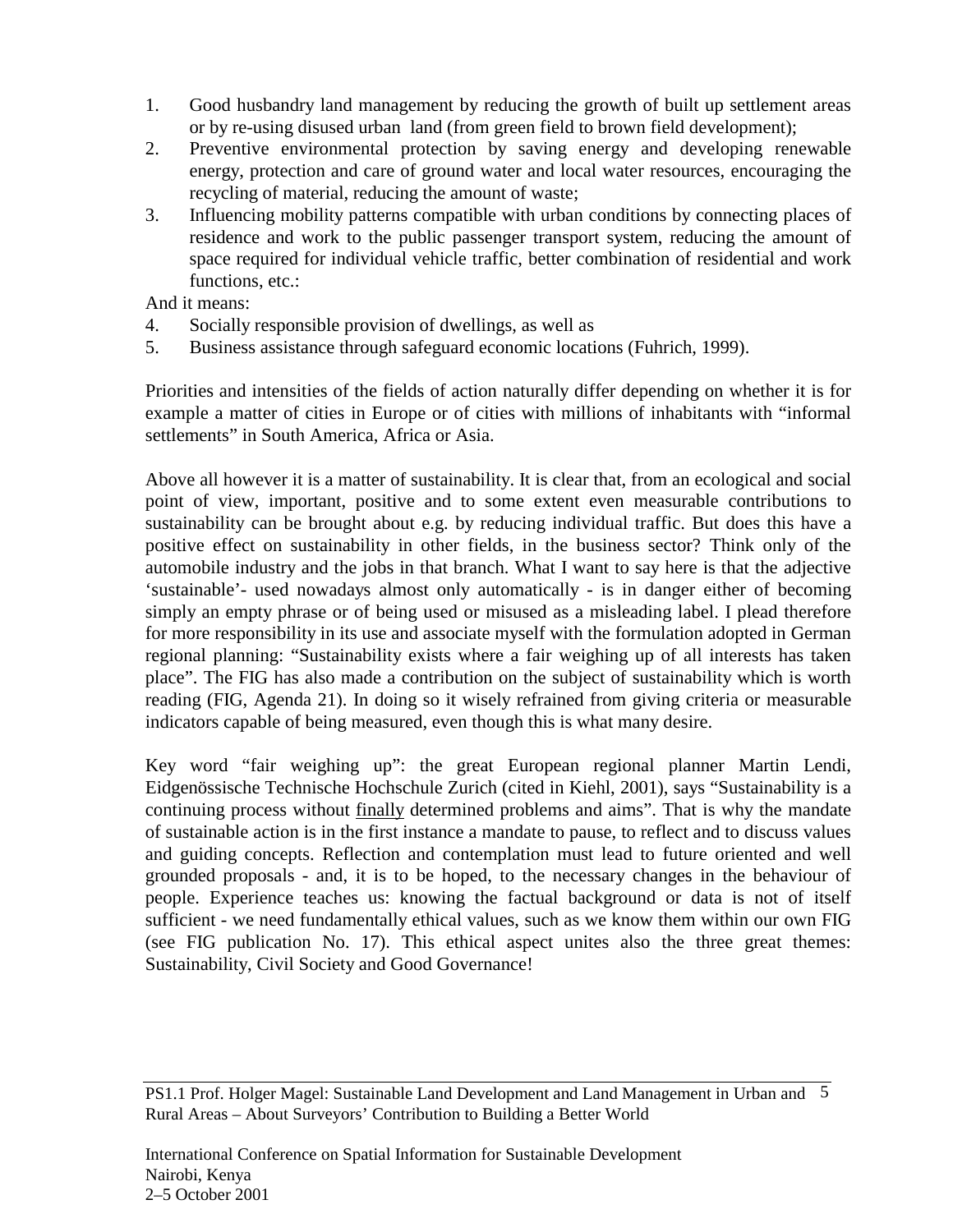# **ABOUT SURVEYORS' CONTRIBUTION TO SUSTAINABLE LAND DEVELOPMENT AND LAND MANAGEMENT**

It is particularly gratifying - and this joint symposium here in Nairobi is a fresh indication and high point - that the UN agencies have in the last decade systematically recognised and made use of the competence and strength of NGOs. For the FIG it is an honour and a professional enrichment to be available to the UN agencies as a recognised partner, either by itself or - as was the case recently in New York and as is now envisaged next year at the  $RIO + 10$  summit in Johannesburg - with sister organisations such as e.g. in the context of the Habitat Professionals Forum. Not only do real and deep insights into the "World in Transition" as well as consequences for their own professional activities result from this for the FIG and its member associations, but the need for a permanent dialogue with the political world is also confirmed (**Magel**, 2001 b). How and from whom, if not from experts, should e.g. politicians obtain the decisive stimuli, indicators and proposals for a proper land policy or for functioning taxation and land market systems etc.?!

This is not the place to present in detail the many indispensable contributions of surveyors to the tasks described above concerning Urban and Rural Land Development and Land Management. I should like here, as far as the international sector is concerned, to refer inter alia to the excellent publications of the FIG, in particular Publications Nos 3, 4 and 5 (Sustainable Development and Land Management), Nos 10 and 11 (Cadastre), No 13 (Land Tenure, Land Management and Land Information Systems), No 23 already mentioned (FIG Agenda 21) and naturally to the Bogor and particularly the Bathurst Declarations (No 21); finally also to the most recent work about Women's Access to Land - FIG Guidelines (Publication No 24). And I have not even mentioned the equally important and indispensable contributions to the education and training for "classical" surveying and sensoring, for marine geodesy, for remote sensing, etc. All of these are also essential.

It is clear from all this: Sustainable Land Development and Land Management are not possible without the fundamental contributions of surveyors in the context of Good Governance and the aims of Sustainability. To be mentioned today are above all the so often mentioned sectors Secure Tenure, Access to Land, Land Administration and Land Management including Land Use, Land Registration, Cadastre and many more. Land Development and Land Management are also not possible - and that is after all the theme here in Nairobi - without spatial information, spatial data infrastructure and spatial information management, without GIS and the contributions of surveyors.

In the sense of FIG Discussion in Singapore 1995 on Integrated Competence, embodied in the triad "Land, Property and Construction Managing" (Kennie, 1998), surveyors can also make important and politically highly valued contributions in the field of "Construction" including the related planning competence. FIG Commissions 7, 8 and 10 are particularly concerned with this field. The contributions go beyond the area of surveying, registration, preparation, appraisal, modelling as well as beyond the valuation and adjustment of property and land in urban and rural areas. It is a matter of the planning and realisation e.g. of visions, overall

PS1.1 Prof. Holger Magel: Sustainable Land Development and Land Management in Urban and 6 Rural Areas – About Surveyors' Contribution to Building a Better World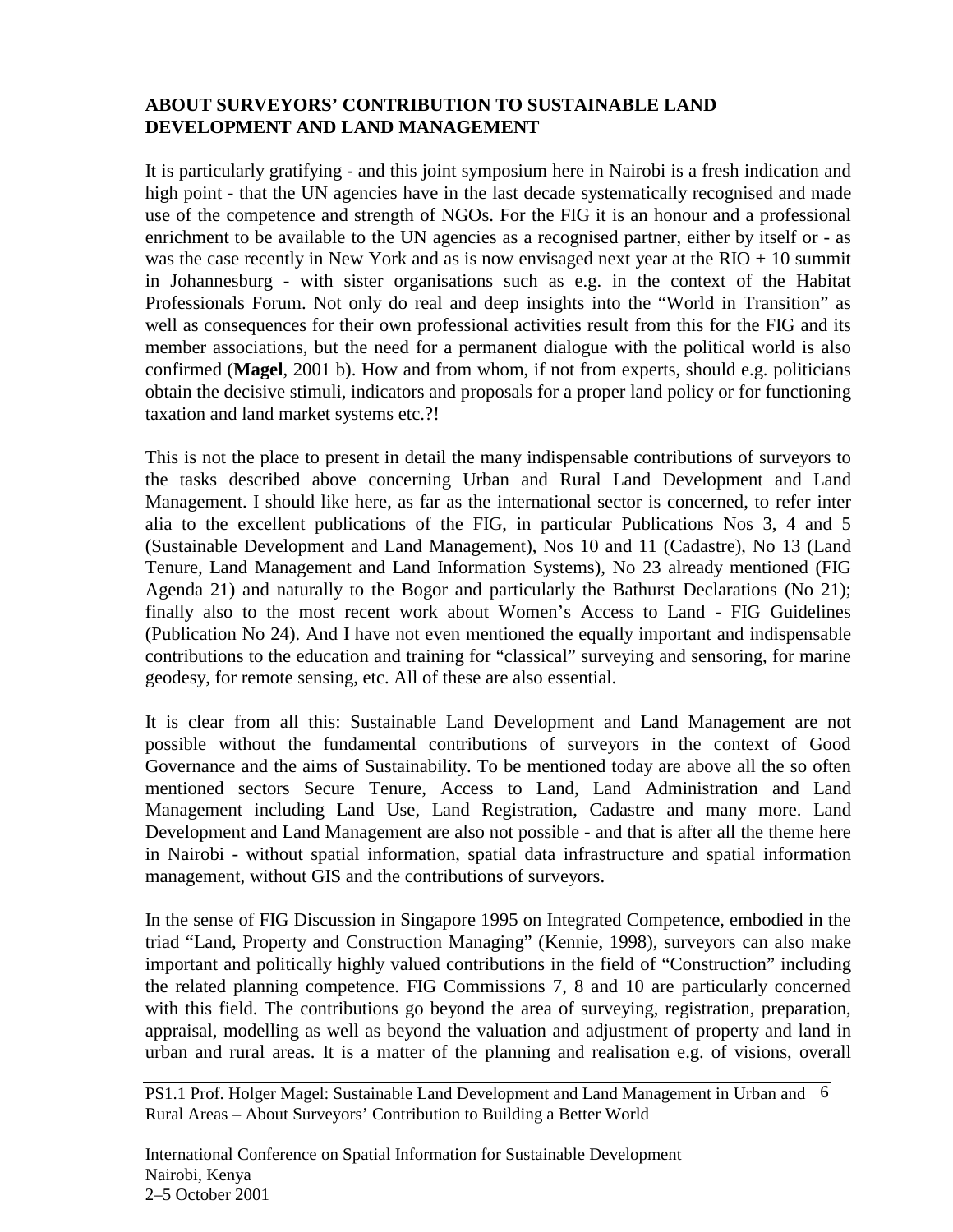concepts or guide lines for the future, urban and rural infrastructures, of establishing spatial development concepts for regions and settlements, of sustainable land use models, of natural resource management, of the necessary legal regulations or financial concepts; it is a matter of participation, moderation, of conflict management with mediation, etc.

The 'planning and shaping' surveyor is in some European countries an important objective of university education, as is the case in the Technical University Munich and particularly in my chair. It is a matter of preparation for later careers e.g. in state administrations for land development, in local authorities or in private practice.

If surveyors in the sense of the call by FIG President Bob Foster (2001) wish to expand their professional sphere and in particular to win more socio-political influence, then they and the geodetic education institutions should concern themselves still more with the 'Land, Property and Construction Managing' sphere, basing themselves naturally on the central tools 'Data Gathering' and 'Data Managing and Manipulation', called Modelling (Kennie, loc. cit.).

Far be it from me to seek to make other professions superfluous or to promote the dilettante surveyor. My aim is the "well-grounded specialized generalist"! Such a person must be highly professional. In order to achieve this aim the different branches within the surveying profession must for example come closer together. The FIG Commissions - as has happened here recently in Nairobi - can in this respect set an example. From my point of view bringing together for example the special field Spatial Data Infrastructure/GIS with Land Development and Land Management is an indispensable universatorian and practical requirement.

Broadening the scope of our activities in the above sense (Foster loc. cit.) in the context of questions of land management and land tenure is also the aim of the Master's course "LAND MANAGEMENT AND LAND TENURE IN URBAN AND RURAL DEVELOPMENT" which is being newly offered at the Technical University Munich from the autumn of 2001. It is gratifying that also African participants of both sexes have been able to gain admission as pioneers to this course.

Sustainable and participatory land development and land management carried out in a highly professionally manner are not only necessary prerequisites for strengthening rural and urban areas and their societies, they are also in their philosophy and implementation ideal embodiments of the democratic good governance principles.

This close connection between urban-/rural- land development and good governance is not new. A look at the two famous 14<sup>th</sup> century wall frescoes by Ambrogio Lorenzetti about good and bad governance in the world famous Palazzo Publico at Siena in Italy shows us that earlier generations also realised how important is the co-existence of urban and rural areas and populations and how essential good governance is in the form of equity, responsibility, reliability and active support of both urban and rural areas. And nevertheless: the development in many parts of our earth has been very different.

PS1.1 Prof. Holger Magel: Sustainable Land Development and Land Management in Urban and 7 Rural Areas – About Surveyors' Contribution to Building a Better World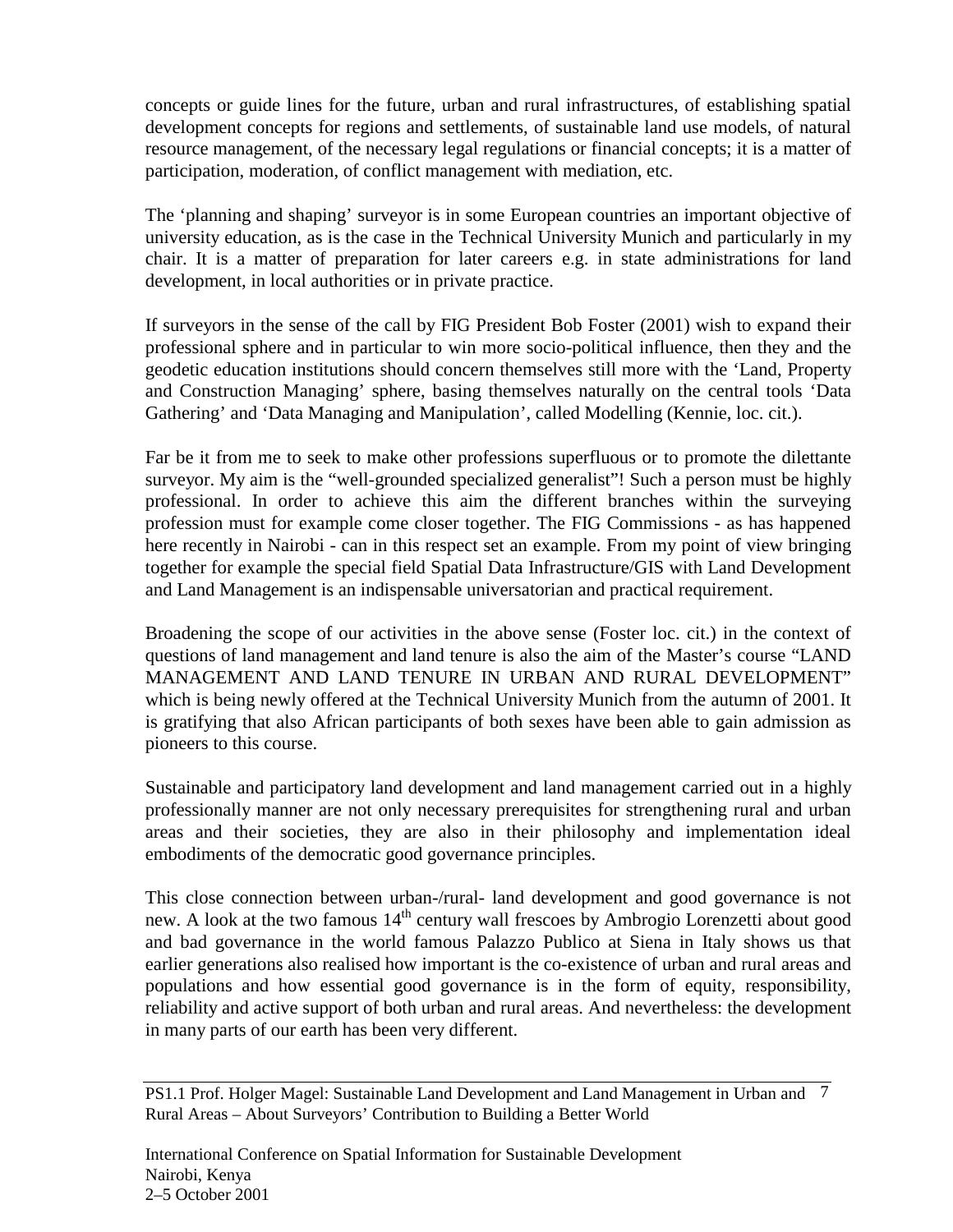Are we today, almost 700 years later, in a better position, can we have confidence in our hopeful visions? I believe that the answer is yes, we have after all the United Nations and their competent agencies, we have an advanced state of knowledge, methods, techniques and instruments, and we have the many NGOs and experts, including the FIG. All of them are inspired by the desire to make their contribution to building a better world.

Let us go forward together along this way.

## **LITERATURE**

- **ANSARI**, J. H., N. **von Einsiedel** (1998): Improving Urban Land Management in Asia's Developing Countries - an Overview. In: Urban Land Management. Improving Policies and Practices in Developing Countries of Asia. Editors: Ansari and Einsiedel, Oxford and IBH-Publishing, New Delhi and Calcutta.
- **BRAUN von** J./D. **Virchow** (2001): The Village in the 21<sup>st</sup> Century: Crops, Jobs and Livelihood.

www.verbraucherministerium.de.landwirtschaft.ländlicher.raum.rural21.

- **DIOUF**; J. (2001): Sustainable rural development world food security. Conference volume rural21. Publ. by Bundesministerium für Verbraucherschutz, Ernährung and Landwirtschaft, Bonn, 2001.
- **DSE/GTZ/DLG** (2001): Armutsbekämpfung geht nicht ohne ländliche Entwicklung. In: entwicklung + ländlicher Raum Heft 4/2001.
- **FIG** (2001): FIG Agenda 21. Publication No. 23, May 2001.
- **FOSTER**; B. (2000): Advancing the global role of surveying for the new millenium. www.fignet/figtree/council/president.htm.
- **FUHRICH**; M (1999): Strategien, Massnahmen und Visionen. In: Städte der Zukunft. Auf der Suche nach der Stadt von morgen. BBR 4/1999.
- **HUNDSALZ**, M. (2001): Land and resource management/relation between urban and rural areas.

www.verbraucherministerium.de.landwirtschaft.ländlicher.raum.rural21

- **KENNIE**, T, (1998): Some current trends in the surveying profession and some possible scenarios. Paper tabled at FIG/ACCO-Meeting in Annapolis/USA, January 1998.
- **KIEHL**, D. (2001): Nachhaltigkeit zwischen Theorie und Praxis. In: Bayerische Staatszeitung No. 30 of 27. 07. 2001.
- **MAGEL**, H. (2001 a): The Change of Paradigms in European Rural Development and Land Consolidation. Proceedings of UDMS 2000, 11.-15.09.2000, Delft.
- **MAGEL**, H. (2001 b): Surveying and Politics a Relationship of Mutual Benefit. www.fig.net/figtree/council/vicepresident-magel/htm
- **MAGEL**, H, H.-P. **JAHNKE** (2001): Kommunalentwicklung und Kommunalplanung von der Hand in den Mund leben oder strategischer Prozess? (Publication envisaged in the series 'Politische Studien').
- **POTSDAM Rural21 declaration** (2000/01): Conference Volume rural21. Publ. by Bundesministerium für Verbraucherschutz, Ernährung und Landwirtschaft, Bonn 2001.

PS1.1 Prof. Holger Magel: Sustainable Land Development and Land Management in Urban and 8 Rural Areas – About Surveyors' Contribution to Building a Better World